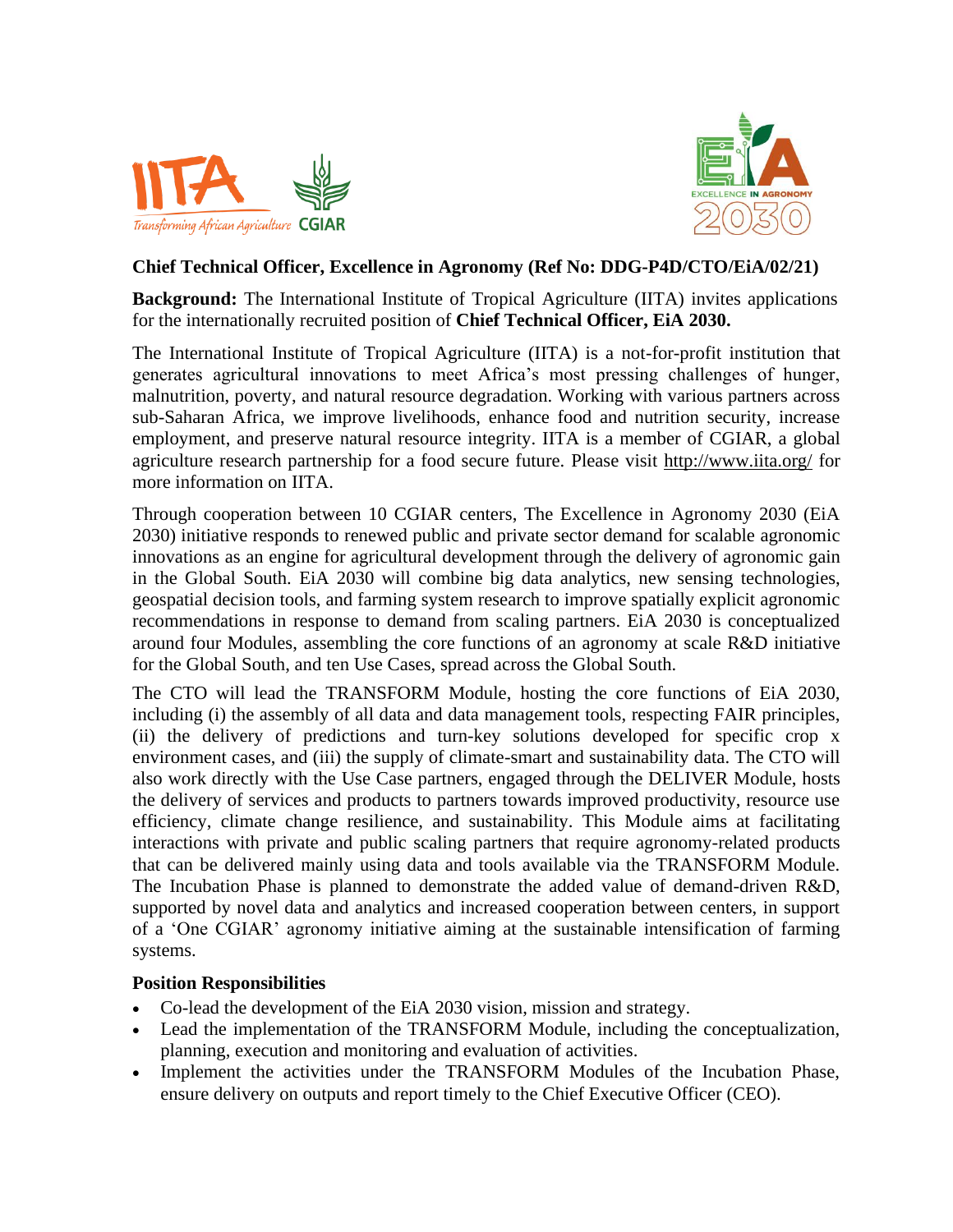- Lead the assembly and implementation of all data and data management systems, ensuring all EiA 2030 data respects FAIR principles, in close collaboration with the representative of the Big Data Platform of the CGIAR.
- Develop, in close cooperation with the EiA 2030 Chief Scientist, turnkey solutions that generically address key functions critical for delivery on use cases, formulated based on demands from partners in the ORGANISE module.
- Lead the engagement of ICT partners and tools in the context of the Use Cases implemented through the DELIVER module.
- Supply solutions that focus on sustainability and climate-smart technologies, beyond short-term solutions that focus on crop response and economic returns from investments in agronomic technologies, in collaboration with the CGIAR research program on Climate Change, Agriculture and Food Security.
- Liaise with projects and initiatives within and outside the CGIAR, research communities and advanced research institutes to source, advance and exchange on capabilities to develop and maintain the state-of-the-art in digital solutions of the EiA 2030.
- Continuously innovate the 'toolbox' of the EiA 2030 and implement strategies for innovation based on priority setting in close consultation with the CEO and CGO.
- Build and maintain the IT infrastructure of the EiA 2030 to develop and deliver digital solutions.
- Lead a team of scientists and technical staff to build turnkey solutions.
- Provide overall leadership and team management to CGIAR scientists with responsibilities in the TRANSFORM Module.
- Implement efficient procedures for collaboration across the EiA members to develop turnkey solutions.
- Compile technical and financial reports and report to the CEO.
- Contribute to fund raising and financial sustainability in close collaboration with the CEO.
- Perform any other job-related duties as may be assigned by the supervisor.

## **Educational Qualifications**

The candidate should have a minimum of BSc degree in Data Science, Computer Science, Information Technology Management or related disciplines, and an MSc in Agronomy or any related field can also be considered, if complemented with relevant working experience in the Data Science or Information Technology sector.

## **Core Competencies**

- At least 10 years of relevant expertise, with knowledge of agronomy and digital agriculture as a strong advantage.
- Proven experience as a CTO or similar leadership role.
- Excellent knowledge of latest technological advances that could benefit EiA 2030.
- Understanding and knowledge of all functions and roles within an IT department.
- Experience with negotiating term sheets with digital service companies.
- Ability to conduct technological analyses and research.
- Excellent communication skills.
- Proven leadership and organizational skills and ability to work with multi-disciplinary teams.
- Demonstrated strategic thinking and time management skills.
- Strong problem-solving skills.